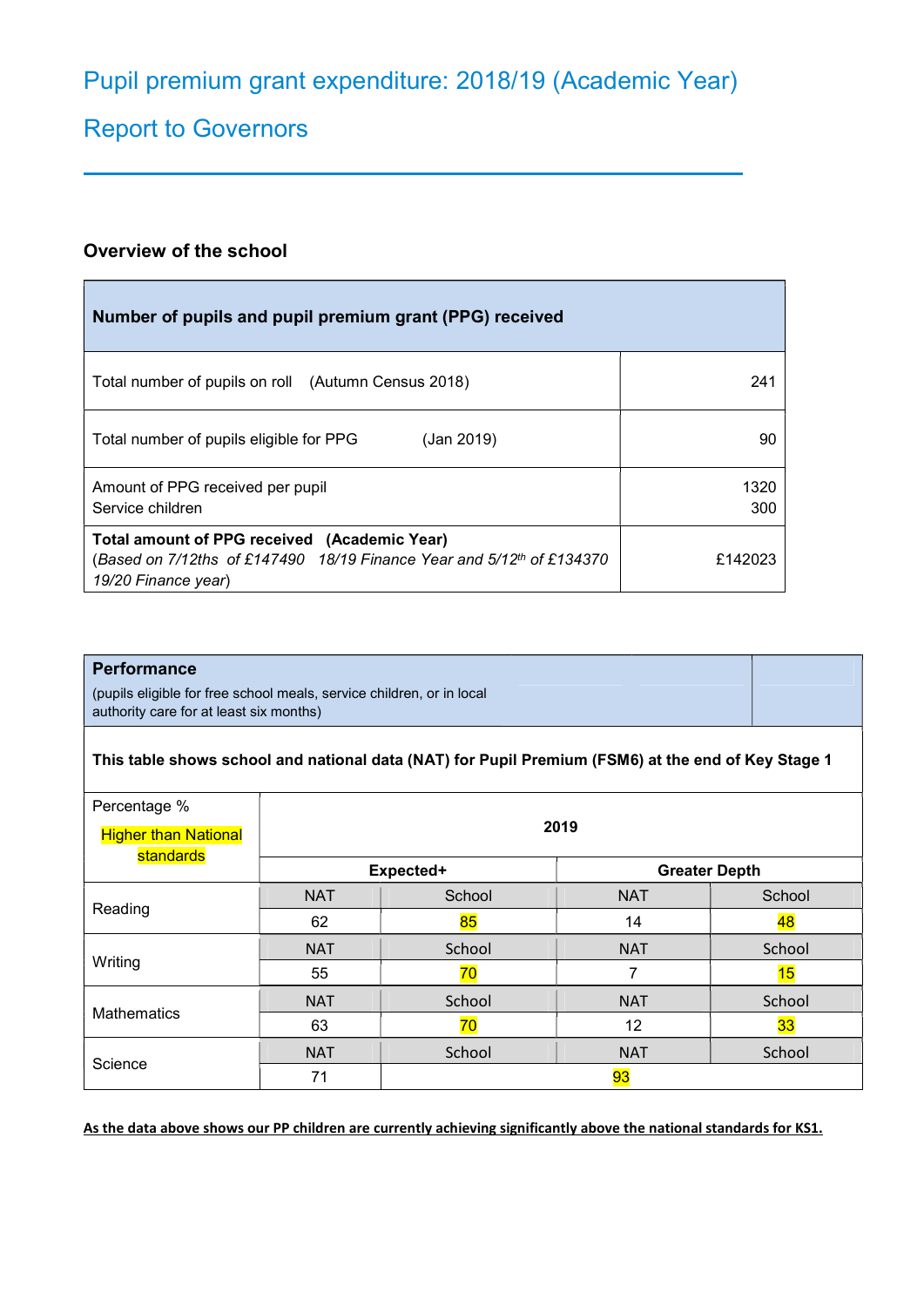## Pupil Premuim children – End of KS1 July 2019

26 of 83 children in year 2 were pupil premium = 31.3%. (this was 50% last year) 18 of 87 of this cohort were PP when they started in Sept 2016 They were quite evenly spread across all the classes.

| year<br>wo | Class 3 Exc | Class 8 Exp | Class<br>Ema |
|------------|-------------|-------------|--------------|
| 2018/19    | 120         | /28         | $\sqrt{2}$   |
|            | ,,          | 07          | 97 Z O       |

| <b>Tracking points</b> | Reading |       |                 |
|------------------------|---------|-------|-----------------|
|                        | cohort  | PP    | PP.<br>$=$ /+/- |
| Start                  | 4.38    | 4.67  | $+0.29$         |
| Progress               | 8.37    | 8.09  | $-0.28$         |
| End                    | 12.75   | 12.76 | $-0.01$         |

| Writing  |        |       |            |
|----------|--------|-------|------------|
|          | cohort | PP    | $PP =/+/-$ |
| Start    | 4.54   | 4.72  | $+0.18$    |
| Progress | 7.77   | 7.43  | $-0.34$    |
| End      | 12.31  | 12.15 | $-0.16$    |

| Maths    |        |           |            |
|----------|--------|-----------|------------|
|          | cohort | <b>PP</b> | $PP =/+/-$ |
| Start    | 4.3    | 4.44      | $+0.14$    |
| Progress | 8.34   | 8.06      | $-0.28$    |
| End      | 12.64  | 12.5      | $-0.14$    |

| Science      |                                 |       |         |  |
|--------------|---------------------------------|-------|---------|--|
|              | $=$ /+/-<br>PP<br>PP.<br>cohort |       |         |  |
| <b>Start</b> | 4.18                            | 4.39  | $+0.21$ |  |
| Progress     | 9.07                            | 8.84  | $-0.23$ |  |
| End          | 13.25                           | 13.23 | $-0.02$ |  |

As the data above shows all children started significantly below the expected standard for their age (expected is 6 points) with children varying from 4.18 to 4.72 points. This is from 1.28 to 1.82 points below the expectation. More than one whole point is considered to be a significant gap.

The data shows that there is very little difference between the starting points for our PP children and their cohort, (between 0.14 to 0.29) with the PP children slightly higher than the cohort. There is also very little difference between the end points (0.01 to 0.16) with the PP children very slightly lower.

The difference in the progress of the PP group is 0.23 to 0.34 points less than the cohort. This is still a very small difference, but must be monitored, as the trend is usually that the PP children make very slightly more progress. This cohort does include one PP child with significant delay, currently undergoing tests for ASD.

The expected progress is from 6 points (40-60m) to 13 points (Exp 2) or 14 points (Exc 2) = 7 to 8 points over three years. 7 points would be expected, whereas above 7 points and up to 8 points or more would be above expected progress.

PP children as a group have made progress of 7.43 to 8.84 points over the three years, which shows above expected progress in all four subjects. This is significantly above in Reading, Maths and Science.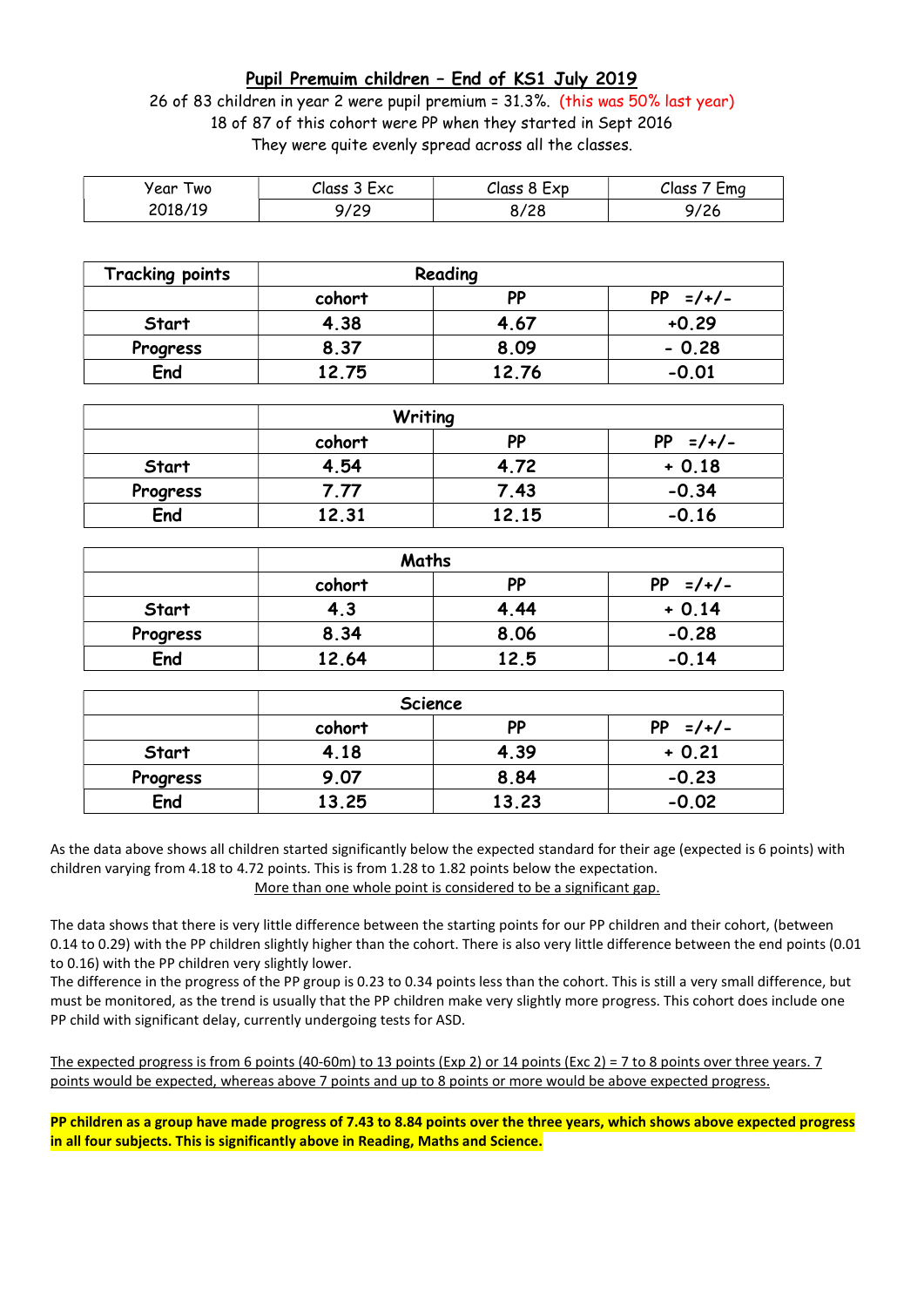## FFT Aspire data: Pupil Premium/FSM's groups.

FFT data shows that our FSM groups and FSM6 groups achieve significantly above National standards. FSM 21.33% above and FSM6 18.95%.

Our FSM group is our third highest achieving group from the eighteen groups listed who all achieve above National Standards. The FSM6 group is the seventh highest achieving group.

The table below compares our FSM6 pupils to not FSM6 pupils to show any progress gap. We can see that in seven out of ten groups the FSM6 children have achieved more progress than the not FSM6 group. In the final column "not white" we have no FSM6 children in this group. The other two areas where FSM6 group achieved less progress are "females" and "middle attainers".

#### Progress gap

% Expected Standard + (Re, Wr, Ma) V



Further analysis of the girls FSM6 group has indicated that this group achieved 62% expected standard in R/W/M whilst the National average is 56%. There are thirteen girls in this group. 31% of this group achieved the higher standard. Also HNIS increased the groups progress for the twelve matched pupils by 18% (EXP) and 27% (GDS). Of the 38% who did not meet the standard (5 girls) three met the standard in at least two of the three core areas, one met the standard in one core area, all four also met the standard in science. Only one girl (7.7%) did not make the standard in any of the four areas. Tracking points for three of the four girls we have entry data for, show that from their very low starting points they made the expected amount of progress or better. Two of them made 7 points progress in writing and 8 or 9 in the other three areas, and the other one made 8 points in writing and 9 in the other areas. The one girl that did not make the expected progress had previously good attendance in Reception and Year One, which dropped dramatically to 79.5% in Year Two with her only completing 10 weeks all year when she was here all week and on time. For 23 weeks she missed at least one or two whole days, and had "lates" in nearly all of them. HNIS was supporting the family with the attendance and other pastoral issues, on top of which she had SEN and was being supported by the LSS.

Bearing that in mind we were still able to help her make 31 months progress across the three years, for SEN children at least 30 months would be the expected progress at HNIS.



The Middle Attainers FSM6 group consists of 6 pupils. 100% of this group achieved the Expected standard in R/W/M as did 100% of the Middle Attainers who are not FSM6 group. The National Average is 69%. 17% of our Middle attainers achieved the higher standard where the National average is 3%.

 Overall we can see that PP children have made good or better progress with the Higher Attainers and the Middle Attainers all meeting their age related expectations, and the Lower Attaining group all making expected or better progress.

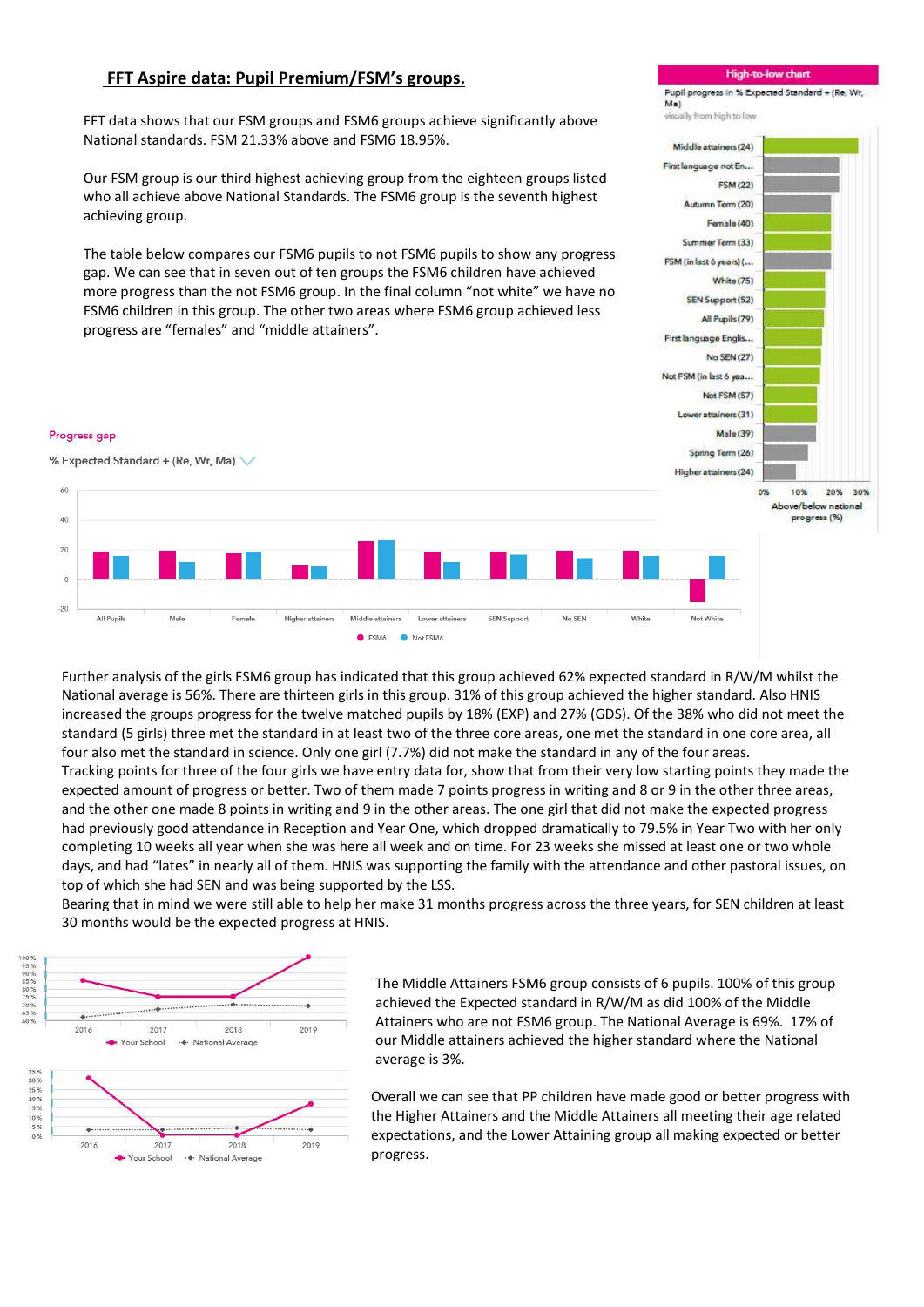Therefore from analysis of this data we can conclude that we have successfully identified and targeted this vulnerable group of children providing them with good teaching and targeted use of the PP funding to begin to close any gaps and also to improve the outcomes for these children compared to their peers.

Pupil premium children are initially identified in Nursery or Reception. They are known to their class practitioners. Key workers target them for additional pastoral care and reading, and their progress is closely tracked half termly over the year, and reviewed by the SLT.

Once in Key Stage One all of the PP children receive extra support in reading from a trained reading teacher. This is on top of the daily sessions in their classrooms and in addition to the ARP support.

Specialist music and Sports coaches give additional sessions to the PP children both in the form of after school clubs and small group or 1-1 sessions in school.

It was decided from our assessment and very detailed knowledge of our children that the best way for us to support them with this extra funding was to target the PP children with activities to raise their confidence and self-esteem, in order to raise standards across the curriculum, and to equip them with the tools to enable them to maintain these standards and progress as they move on beyond our school. The assessments from the specialist teachers show that the PP children all made progress in their personal development. In areas such as engagement in learning, independence, co-operation all PP children that were insecure moved to secure or very secure. In music and PE all PP children that were not on track to achieve the standards for their age did achieve the standards in these subjects. The grade system from the specialist PE teacher shows improvement in all PP children in areas such as behaviour, confidence, enthusiasm, team-work and skill, with the biggest improvements in confidence and skill. In music 100% of the targeted children progressed in confidence and 96% progressed in skill.

We believe that the effect of raising confidence and self-esteem for these vulnerable children is shown in their progress and outcomes in reading, writing, maths and science. This proves that we have added value for our Pupil premium children by supporting them in their personal development alongside the curriculum core areas.

Our tracking points system to show progress backs this up showing that children not on track to meet their age related expectations have for the most part met the expectation and where they have not, they have made good or better progress.

The FFT Aspire data also backs this up by showing increased progress for the Pupil Premium group (FSM6) of between 10 to 26%.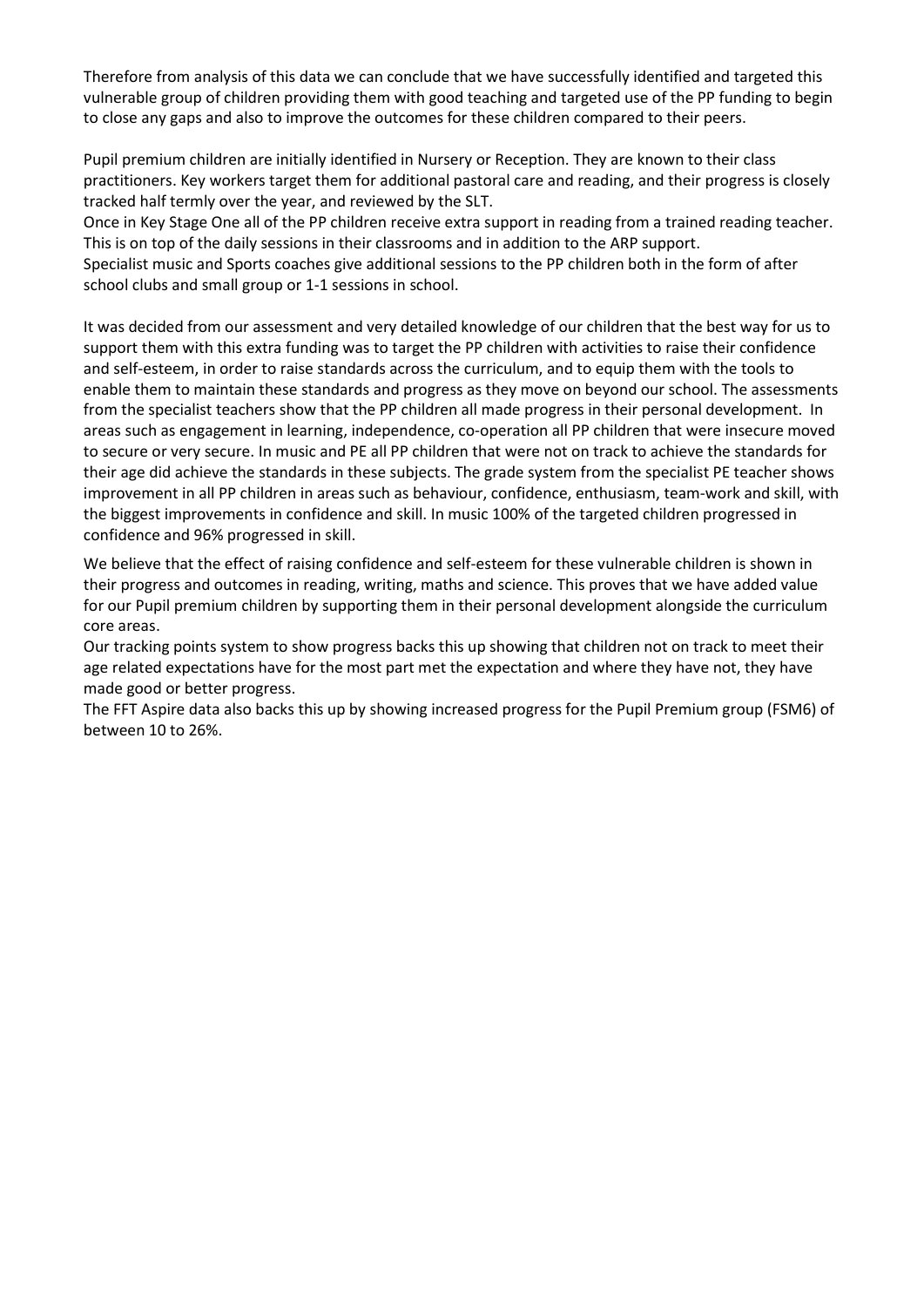## Summary of PPG spending 2018/19

### Objectives in spending PPG:

Set realistic objectives that focus on specific groups of pupils or subjects. If you want to focus on mathematics, you may want to monitor progress in average point scores to show progress.

AS in previous years our objectives remain constant in respect of  $1 - 7$ 

- 1. To maintain the best support staffing levels throughout the school to support the learning of pupil premium pupils.
- 2. Provide support for parents in order to raise levels of attendance for disadvantages pupils
- 3. Improve communication and raise levels of Writing throughout
- 4. Continuation of Reading programme
- 5. Additional support for developing communication, confidence and social skills via extra-curricular activities
- 6. To raise levels of confidence and self-esteem
- 7. To encourage and improve independence and engagement in learning

### Summary of spending and actions taken:

Pupil Premium children are identified through our admission process, usually at the reception stage, and are targeted for additional pastoral care and reading, as well as small group work in fine and gross motor skills. Their progress is closely tracked half termly throughout the year and reviewed by the SLT. In KS1 children receive extra support in reading from a trained reading teacher, in addition to daily sessions and the ARP support. Specialist music and sports coaches provide additional sessions in the form of after school clubs and small group or 1:1 sessions in school. After school clubs enable children to develop a range of skills, including confidence, self-esteem, working together and sharing as well as having fun; it also enables staff to observe non-educational activities on a regular basis.

- 1. Levels of support staff have been maintained throughout the academic year
- 2. Continued employment of our own Home School Liaison Worker to more closely monitor attendance and support parents and pupils
- 3. Talk for Writing Programme and Resources
- 4. Continued employment of Specialist TA for Reading Programme
- 5. PE specialist to work with identified small groups and after school clubs
- 6. Specialist music teacher who provides extra-curricular activities for pupil premium pupils throughout the year
- 7. Extra-curricular activities supported by specialist teachers and teaching assistants